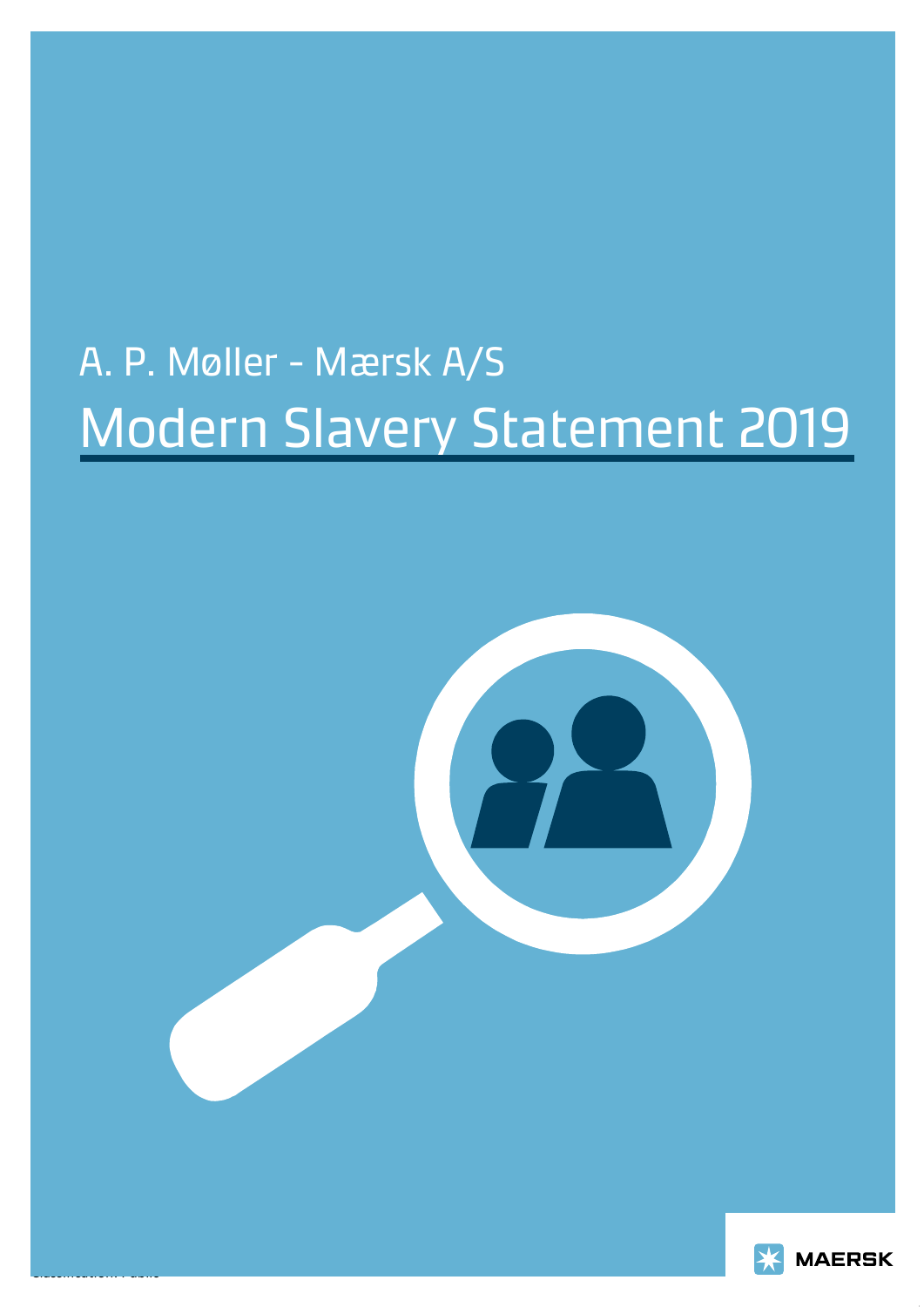## A. P. Møller - Mærsk A/S Modern Slavery Statement 2019

A.P. Moller - Maersk is a global integrator of container logistics, aiming to connect and simplify our customers' supply chains. Maersk employs approximately 76.000 people in 130 countries.

This statement is made in accordance with Section 54 of the UK Modern Slavery Act 2015 on behalf of the following entities reporting as part of A. P. Møller – Mærsk A/S:

Maersk A/S Maersk Line UK Limited Maersk Supply Service A/S Maersk Supply Service Integrated Solutions A/S Maersk Supply Service Subsea UK Limited Maersk Training UK Limited Damco UK Limited Felixarc Marine Limited Hamburg Südamerikanische Dampfschifffahrts-Gesellschaft A/S & Co KG Portobar Capital Limited Svitzer Marine Limited

The statement provides an overview of Maersk's policies and due diligence processes relating to the risk of modern slavery and should be regarded as complementary to the A.P. Moller – Maersk Sustainability Report.

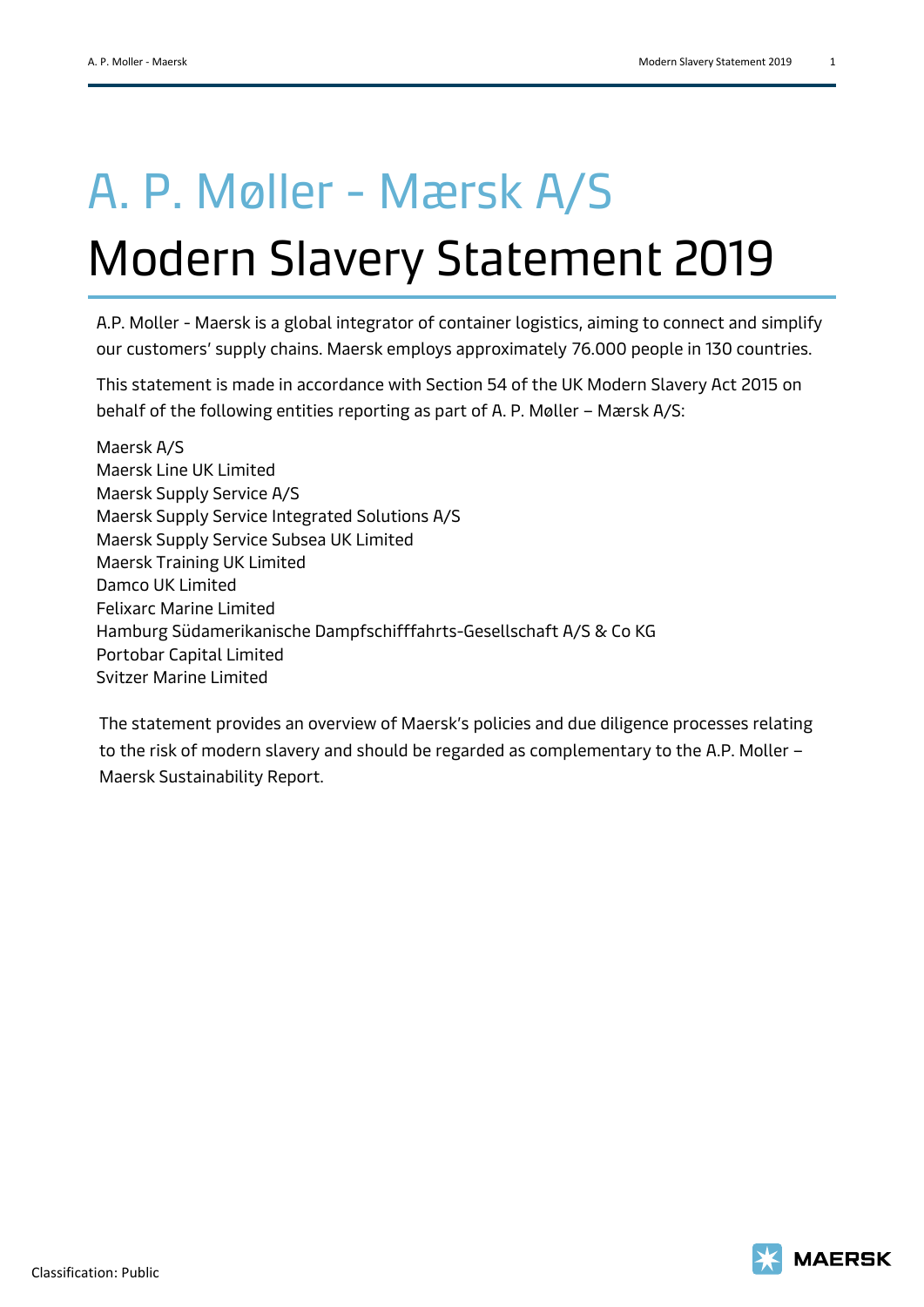#### Policies and Governance

A. P. Moller - Maersk strives to conduct business in a responsible and upright manner, in line with the [A.](https://www.maersk.com/about/core-values) P. Moller - [Maersk Values,](https://www.maersk.com/about/core-values) and is committed to good and fair labour conditions in our own operations and supply chain. We refrain from practices that can give rise to risks of forced or involuntary labour, human trafficking and other practices defined as 'modern slavery', as per our [Commit Rule on Global Employee Relations](https://www.maersk.com/about/sustainability/responsible-business-practices/global-employee-relations) and our [Third Party Code of Conduct.](https://www.maersk.com/business/sustainability/third-party-code-of-conduct)

#### Commit Rule on Global Employee Relations

All employees are covered by a single set of principles, designed to protect their rights and safety.

The Commit Rule on Global Employee Relations is implemented across A.P. Moller - Maersk with the aim of furthering constructive and productive relations with employees and their representatives, ensuring that employee relations and working conditions serve the interests of both the employees and the company.

**"Maersk will not use any form of forced or involuntary labour, and refrains from practices that can give rise to a risk of involuntary labour"** 

- Commit Rule on Global Employee Relations

Responsibility for monitoring the implementation of and compliance with the Commit Rule on Global Employee Relations rests with the A.P. Moller - Maersk Global Employee Relations Council, reporting to the Chief Human Resources Officer of A.P. Moller – Maersk.

#### Third Party Code of Conduct

The A.P. Moller - Maersk Third Party Code of Conduct describes expected business conduct by suppliers, thirdparty agents and contractors (hereafter 'suppliers') to A.P. Moller-Maersk. The code is implemented through a global Responsible Procurement Programme (please see further below). The code sets out expectations concerning responsible business behaviour in the areas of health and safety, equal opportunity rights, compensation and working hours, child labour and forced or involuntary labour, freedom of association, anticorruption and environment.

**"We expect our suppliers to not use or benefit from, forced or involuntary labour as per 'Guidelines & Good Business Practice' addition to the Code. All employees shall enjoy the freedom of movement during the course of their employment. Personal/employment documents or payment of compensation must not be withheld, thereby preventing such an employee from terminating his/her employment.**

**We provide specific guidance to our suppliers on how to identify and prevent forced labour in their own operations and their supply chains"** - Third Party Code of Conduct (Read mor[e here\)](https://www.maersk.com/business/procurement/responsible-procurement/labour-and-human-rights/forced-labour)

The leaders of our businesses and the Head of Maersk Procurement are responsible for implementing the Responsible Procurement Programme, reporting to our Executive Board.

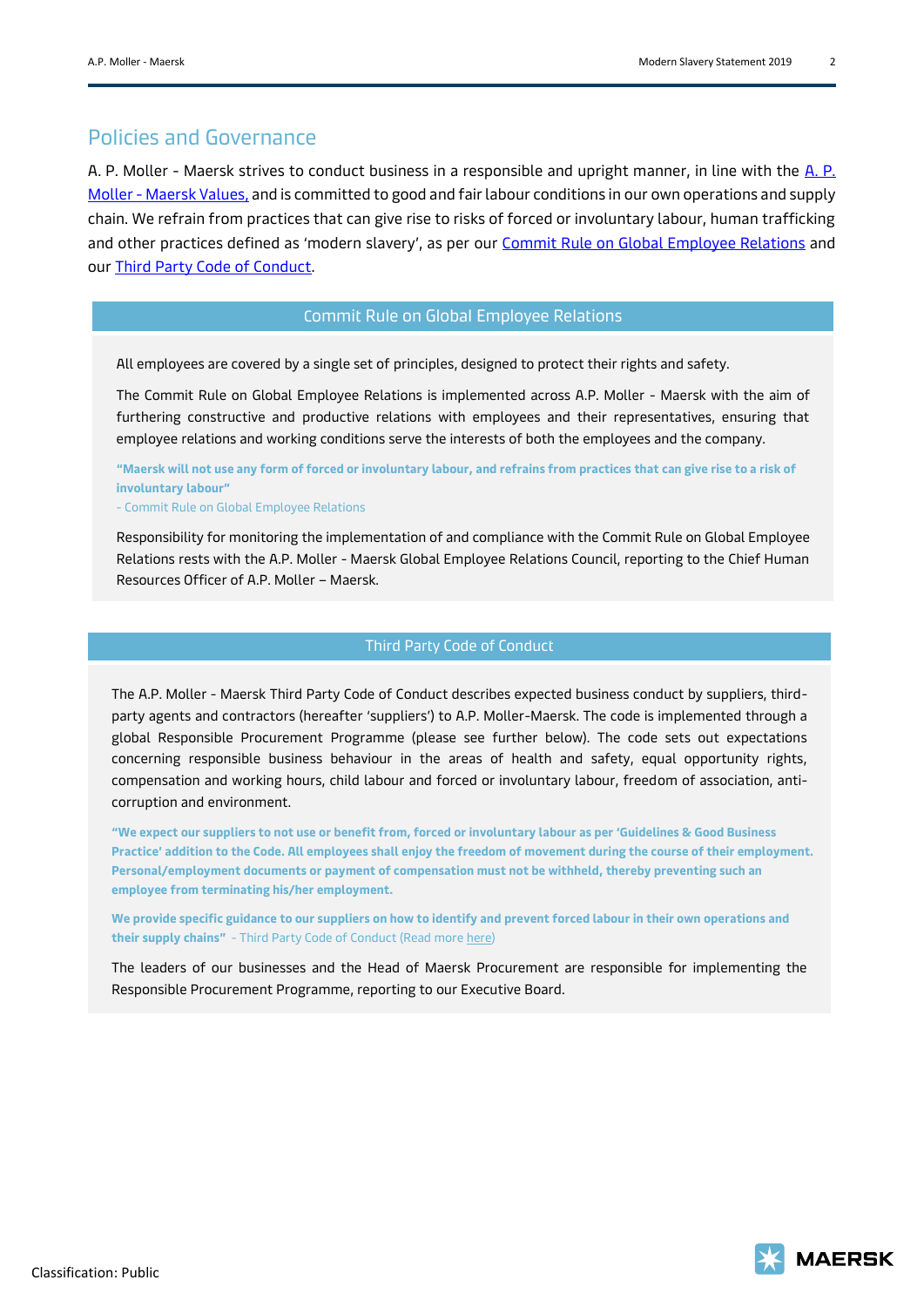#### A. P. Moller - Maersk Whistleblower System

We take seriously any allegations that human rights are not respected in our operations or business relationships. Allegations can be reported by any person within or outside A. P. Moller - Maersk through our Whistle-blower [system,](https://secure.ethicspoint.eu/domain/media/en/gui/102833/index.html) available worldwide in more than 75 languages. It enables people to report concerns safely on all human rights issues, including human trafficking and forced or involuntary labour, child labour, and actions harming persons, their livelihood or properties, related to our operations, suppliers, contractors, third-party agents, and other business partners with a direct link to A. P. Moller - Maersk.

### Due Diligence in our Supply Chain

Managing our supply chain risks is of special importance due to less direct oversight and control of working conditions and recruitment practices. All suppliers with a contractual agreement are as a minimum required to follow our Third-Party Code of Conduct or equivalent international standards.

We monitor supplier adherence to our Third-Party Code of Conduct through our global Responsible Procurement programme. We engage with approximately 3,000 high risk suppliers through due diligence activities such as audits, self-assessments, documentation reviews, and improvement plans. This is out of a group of about 16,000 suppliers with whom we have a contract, and a total supplier population of about 60,000. Monitoring is prioritised according to a risk-based approach. This means we focus our follow-up efforts on those suppliers that we assess are at heightened risk of having adverse impacts within the areas covered by the code. This is based on a geographical risk mapping combined with supplier risk categories to drive focused efforts. This is available on our website [here.](https://www.maersk.com/procurement/responsible-procurement) We currently operate with 15 high-risk supplier categories (see box), which are also listed on our website.

#### Supplier risk assessment

Within these high-risk categories we assess  $1^{st}$  tier suppliers and selected  $2^{nd}$  tier suppliers using a combination of onsite audits, self-assessments and documentation reviews, where suppliers' performance is compared to the requirements of our Third-Party Code of Conduct. The assessments are reviewed either by our Responsible Procurement team or by an approved third-party auditor. Based on findings, improvement plans are agreed and implemented.

For selected categories of suppliers, we undertake further due diligence measures:

#### **SUPPLIER CATEGORIES** WITH HIGHEST POTENTIAL **IMPACT**

- $1.$ Trucking / Intermodal
- 2. Warehousing services
- 3. Facility management
- 4. Outsourced labour
- 5. Terminals
- 6. Shipbuilding yards / Drydocks
- 7. Security offshore
- 8. Promotionalitems
- 9. Custom agents
- 10. Security onshore
- 11. Construction
- 12. Chemicals / Paints
- 13. Equipment / Maintenance / Repair (EMR)
- 14. Container manufacturers
- 15. Manning Seafarers

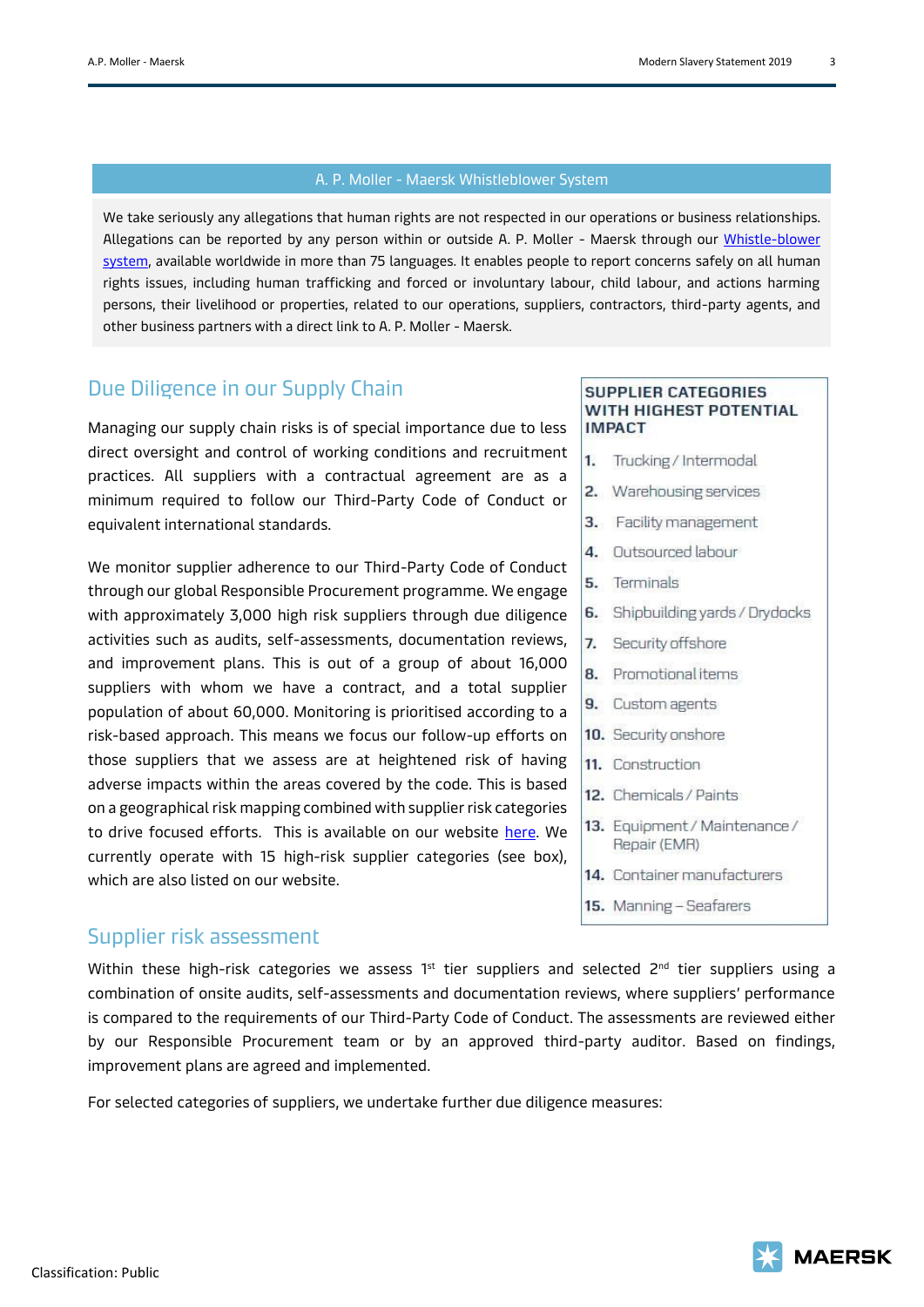- **Assets under construction** includes suppliers building vessels and terminals, where employment conditions of subcontracted workers could present a risk. These suppliers must be audited on-site prior to or shortly after contract signing.
- **Indirect hiring and recruitment** enables operational flexibility, but can also pose a risk due to the less direct oversight of how workers are hired. Recruitment happens across multiple countries by e.g. manning and crewing agencies and local contractors. When contracting third-party manning and crewing agencies for our shipping businesses, we follow standardised auditing guidelines. This includes: periodic audits and self-assessment questionnaires through our Responsible Procurement Programme, and additional assessments to ensure their compliance with the Maritime Labour Convention (MLC) standards before entering contracts.

Please visit our website for more information on how we address [human rights](https://www.maersk.com/business/sustainability/responsibility/human-rights) an[d responsible procurement](https://www.maersk.com/business/procurement/responsible-procurement) or have a look at our [2019 Sustainability Report.](https://www.maersk.com/business/sustainability/sustainability-reports-and-publications/reports)

## Findings and experiences

During 2019, we conducted 68 audits and 742 self-assessments of suppliers in high-risk categories. We have established 130 Improvement Plans with suppliers where we identified critical and major gaps against our Third-Party Code of Conduct. We encountered no instances of modern slavery practices, but in a few cases we asked suppliers to adopt written policies on forced and bonded labour. In 2019, we implemented several improvements with subcontractors in Kenya, unrelated to the issue of modern slavery. The learnings were used to strengthen our approach towards third-party terminals and marine services suppliers. This covered 21 third-party terminals and 48 marine services suppliers in high risk countries with further roll-out in 2020. Focusing on our own company, during 2018 and 2019 we conducted internal labour rights self-assessments covering both direct staff and third-party employees in all our entities world-wide. We found that in a few countries where we operate, local laws and practices may require employees to obtain approval from their current employer if they wish to move to a different employer. There are also a limited number of cases where employees are granted loans by the company. In these cases, we have worked with our local management teams to describe the rights and responsibilities of employees to avoid any situation that can give rise to a risk of bonded labour practices.

## **Training**

During 2018 we rolled out a new e-Learning module on international labour standards covering the following topics: equal treatment; freedom of association and collective bargaining; child labour; forced labour; working hours; compensation, health and safety; and grievance mechanisms. The 30-minute training is for all employees and by end 2019, 71 % of our employees had completed the e-learning with additional face to face trainings delivered to front-line employees. Alongside this we continued specialised training on international labour standards for those employees who deal with manning agencies. During 2020, this will include regular workshops to raise awareness about the risks of working with third-party labour.

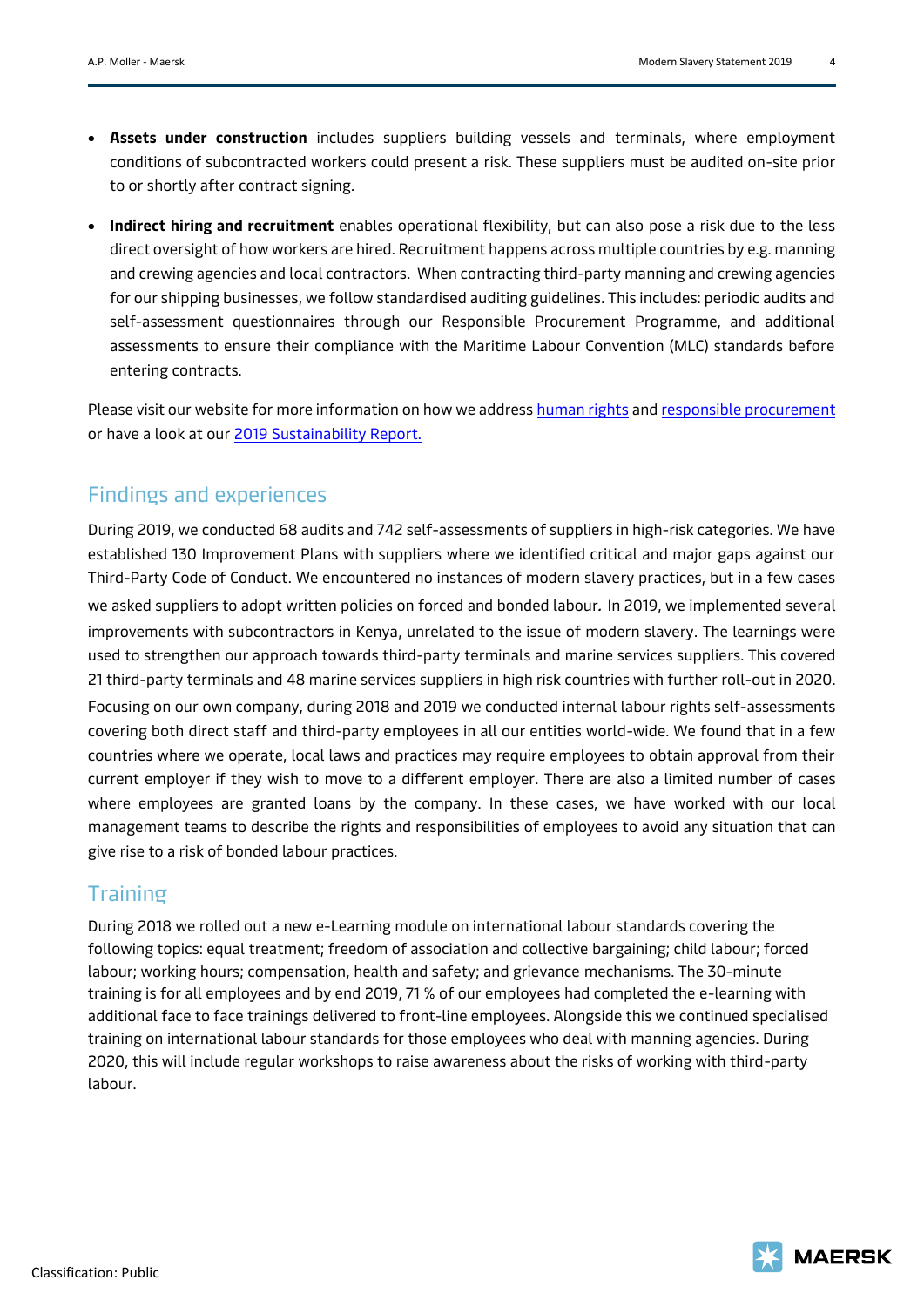### **This statement was approved by the Executive Board of A.P. Moller – Maersk**

**Signed**

 $54n$  Show

Søren Skou Chief Executive Officer February 2020